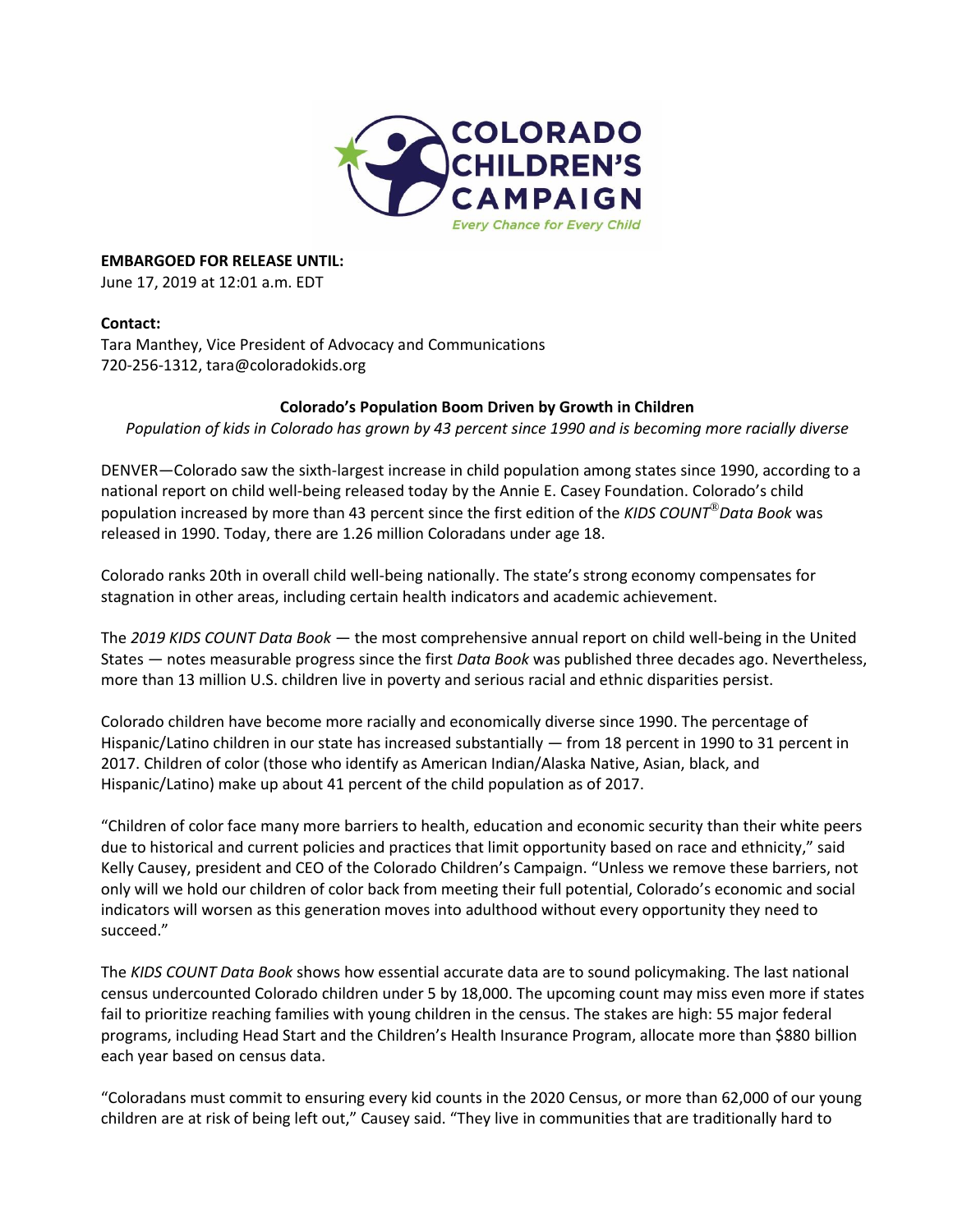count. But we know that with the right outreach we can get it done — and ensure they see their share of federal and state resources during the next decade."

The annual *KIDS COUNT Data Book* from the Annie E. Casey Foundation uses 16 indicators to rank each state across four domains — health, education, economic well-being and family and community — as an assessment of child well-being. Colorado ranks:

## **12th in Economic Well-Being**

- Colorado earned a high ranking in the economic well-being domain due to low percentages of children living in poverty relative to other states (12 percent, or 149,000 children). The state has fewer children living in families in which both parents lack secure employment than the national average.
- However, poverty does not impact all of Colorado's children equitably: Hispanic/Latino children, black children, and children of two or more races account for more than half of the state's children living in poverty, a disproportionate share given their population size.
- Close to a third of Colorado children still live in households with high housing cost burdens, where families spend more than 30 percent of their income on housing.

# **19th in Education**

- Colorado ranked in the top half of states in education due to fourth-grade reading scores that were better than the national average (60 percent of fourth-graders below proficient in reading), eighthgrade math scores (62 percent below proficient) and a relatively low percentage of 3- and 4-yearolds not in school (50 percent). However, the share of fourth- and eighth-graders scoring below proficient in those subjects is far too high, even if it is lower than other states. Progress in this area has been stagnant since 2009 and Colorado has not been able to increase the percentage of kids in these grades who perform on grade level.
- In 2017, 21 percent of Colorado's high school students did not graduate on time, earning the state a rank of  $44<sup>th</sup>$  on this indicator. While the percentage of young people failing to graduate on time has fallen in the last few years, indicating improvement, Colorado has not kept up with the progress of other states.
- On-time graduation rates for all Colorado's young people have improved since  $2010$  most significantly among Native American, Hispanic/Latino and black students. However, wide gaps in on-time graduation rates continue among young people of color and their white peers.

## **17th in Family and Community**

- Compared to the rest of the nation, Colorado has continued to see lower shares of children living in single-parent families (28 percent, or 338,000 children), as well as children living in high-poverty census tracts (5 percent, or 59,000 children).
- Colorado's teen birth rate has also fallen consistently since 2010, hitting a low of 16 births per 1,000 females aged 15 to 19 in 2017. Since 1990, Colorado's teen birth rate has plummeted more than 70 percent.